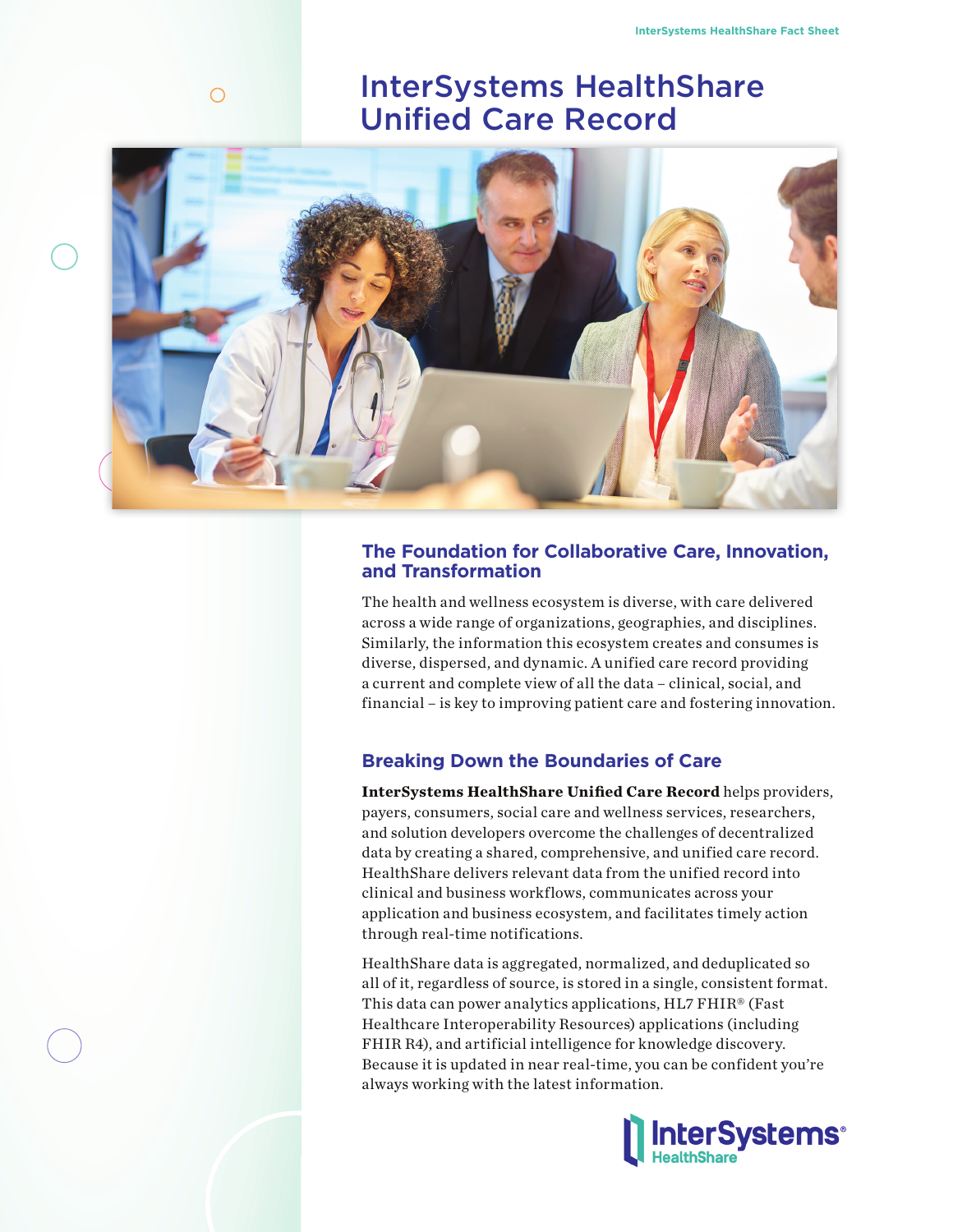HealthShare extends and enhances the software investments you've already made. And it is a strong foundation for pursuing new business relationships and integrated care models with confidence. Additional use cases include:

- Connecting to and integrating data from national health data exchange networks, including CommonWell and Carequality
- Coordinating and optimizing team-based community care delivery for individuals and populations
- Ensuring continuity as you modernize your IT infrastructure by archiving legacy clinical data in your unified care record
- Seeing performance trends in time to make the course corrections essential for success in value-based care
- Investing limited resources cost effectively using business intelligence to identify population cohorts at highest risk
- Uniting data from multiple sources, including claims and clinical data as well as information about social determinants of health, to optimize care management and population health initiatives
- Making it easier for a patient to view coverage and explanation of benefit information by mapping clinical data to USCDI v1 and claims data to CARIN implementation guide specifications
- Innovative uses of aggregated, clean data in process redesign, or for clinical research
- Serving up data for connected FHIR-based applications, including FHIR R4
- Meeting CMS rule 9115-F requirements with a patient access API built on the CARIN specifications, including mapping to FHIR resources

# **Key Features**

# **Unified Care Record**

HealthShare includes a comprehensive and extensible health data model and data normalization technology for unifying all information relevant to each person, regardless of its source or format. This includes patientgenerated data, clinical content, claims, and social determinants of health. In many cases, the unified care record is integrated directly into the electronic medical record systems used by clinicians.

# **Clinical Viewer**

Equally accessible from desktop and mobile devices, the HealthShare Clinical Viewer delivers a longitudinal representation of the patient/ member record. Beyond what may be available in the EMR, clinicians, care managers, care coordinators, case managers and other members of the team can use the Clinical Viewer to get the information they need. Upon a patient or member lookup, quick summaries bring the most relevant information together on one screen, and a single click provides details on history, conditions, allergies, medications, labs, vital signs, social determinants, claims, and more.

HealthShare "Clinigraphics" in the Clinical Viewer provide condition summaries that display relevant labs, vitals, medications, and related conditions all in one place to enhance the decision-making process.

# **Managed Connections**

HealthShare Managed Connections is available for customers who do not want to purchase, operate, secure, and maintain the system



**CLINICAL VIEWER PRESENTS JUST THE INFORMATION YOU NEED FROM THE UNIFIED CARE RECORD. WHEREVER YOU NEED IT.**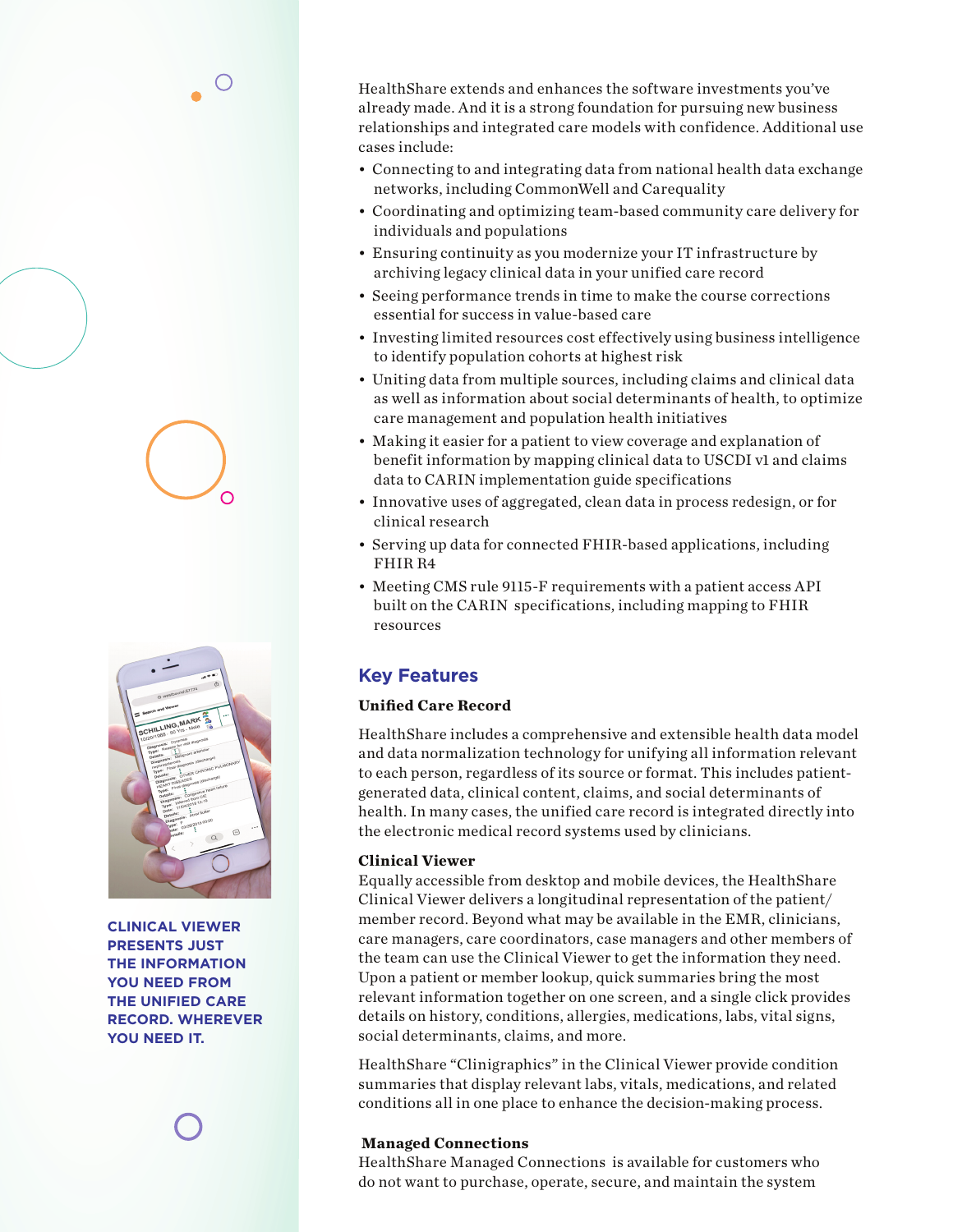infrastructure themselves. It serves as a one-stop hub for connectivity and data exchange with many organizations and different healthcare information systems.

HealthShare Managed Connections provides a single connection to national federated networks such as CommonWell and Carequality. And it provides safe, secure connections to other data providers as they become partners in HealthShare Managed Connections. InterSystems also offers its customers on-demand connections to organizations not connected to the HealthShare Managed Connections hub.

#### **Single Sign-On from Third-Party Applications**

To minimize the cognitive burden on clinicians, HealthShare includes support for single sign-on between an EMR and the Clinical Viewer. With minimal configuration, administrators can add a link in the EMR which takes clinicians to the Clinical Viewer without requiring a second log in. This saves clinicians the time and trouble of having to remember another set of credentials.

### **Messaging and Event Notifications**

HealthShare supports coordinated care across the entire care team, including consumers, with secure messaging and automated notifications. Care managers can subscribe to alerts on their members for events such as Emergency Department visits, abnormal lab results, gaps in care, and missed appointments. These notifications help avoid costly adverse events and align care teams and patients around desired outcomes.

#### **Social Determinants of Health**

HealthShare makes it easier to communicate a complete picture of the individual across the health and social care community. It can store, analyze, and share non-clinical factors affecting the overall health of a patient, such as living situation, healthy food availability, or access to transportation.

#### **Advanced FHIR capabilities**

HealthShare continues our longstanding healthcare interoperability leadership with concurrent support for FHIR R4, the latest version, and the previous version, STU3. Our FHIR support includes:

- Representing all of your data as FHIR resources, and using our FHIR Server to simplify data sharing with devices and applications
- Mapping between older data formats and FHIR to help you increase the value of legacy systems
- A graphical user interface that allows you to map your data model customizations to FHIR extensions

In addition to FHIR, HealthShare supports all the major national and international interoperability standards, including HL7v2 and multiple CDA formats, that are used by your data sources.

#### **Performance and Scale**

HealthShare has become the leading solution for aggregating and sharing health information at any scale because it delivers on its promises. Data quality, system management, analytics, and operational reporting tools help you track and manage usage across facilities.

**"INFORMATION IS AT ITS MOST POWERFUL WITH THE MOST VULNERABLE PATIENTS – THOSE WITH MULTIPLE CONDITIONS SEEING MULTIPLE PROVIDERS – FOR WHOM A TIMELY INSIGHT MAY BE THE DIFFERENCE BETWEEN, FOR EXAMPLE, A HOSPITAL ADMISSION OR A JAIL STAY."** 

*Claudia Williams, CEO, Manifest MedEx.*

<sup>&</sup>lt;sup>1</sup>HealthShare Managed Connections is available in the United States only.